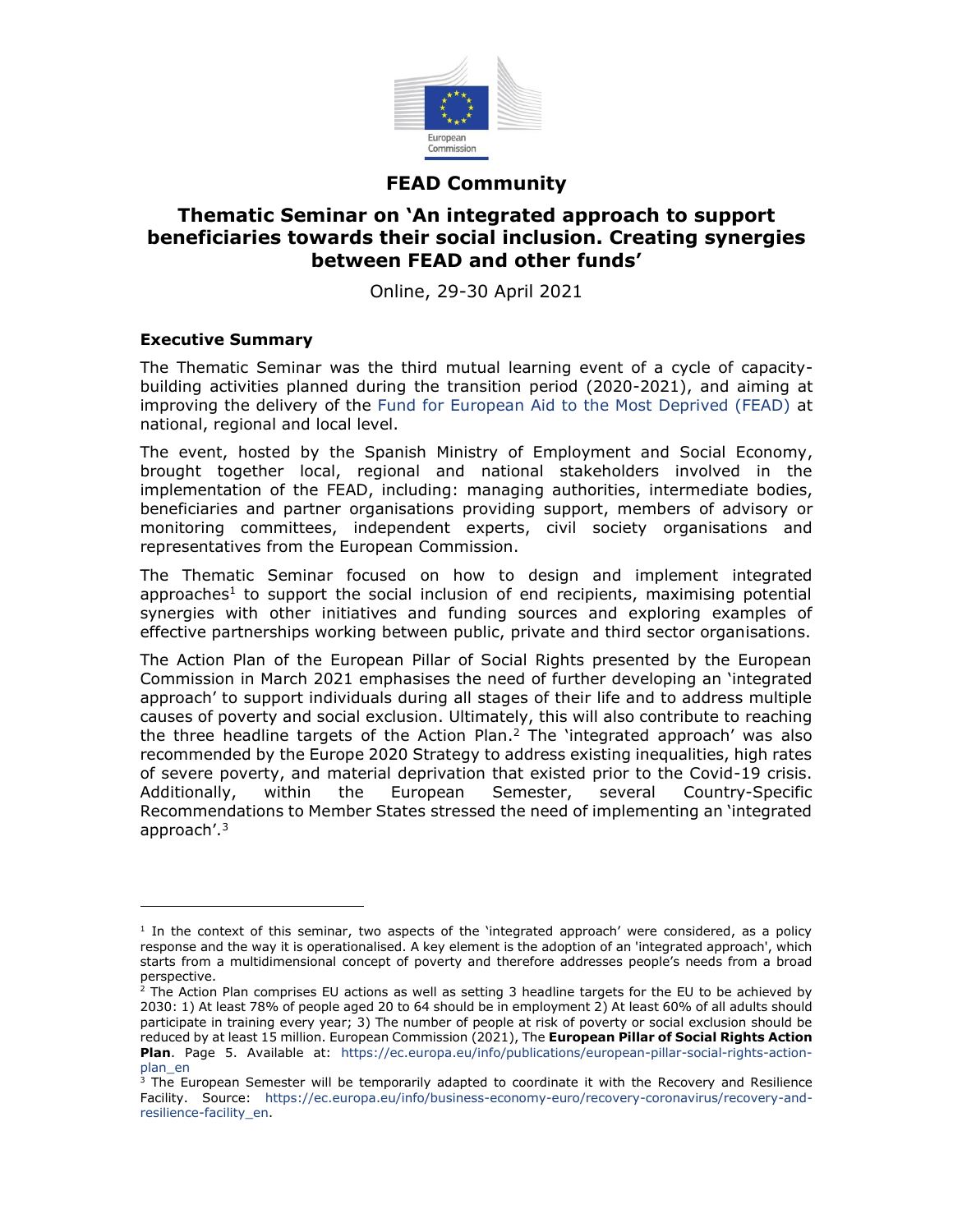The European Social Fund Plus (ESF+) will provide resources to Member States for the social and economic recovery after the Covid-19 crisis and to implement the European Pillar of Social Rights. In particular, the specific objectives of the ESF+ is to support Member States in the policy areas of employment, education and social inclusion to contributing to achieving a more social Europe. Focus is placed on improving and promoting equal access to employment and activation measures for all jobseekers and furthering social integration of people at risk of poverty or social exclusion.<sup>4</sup>The Thematic Seminar focused on the capacity of relevant stakeholders across Europe to build partnerships with other public and private (non-profit) organisations to meet the various needs of end recipients. Existing challenges, such as lacking resources, lacking leadership, top-down approaches, insufficient skills of professionals or the risk of duplication of tasks or competition for funds, highlight the need to further develop personalised approaches during the programming period of the ESF+.

Particular attention was paid to the measures introduced in Spain to offer a more integrated and personalised provision of services to end recipients, namely the Personalised Assistance Model implemented by the Spanish Red Cross, the 'Sociallabour Inclusion Project' from BANCOSOL and the FEAD Roundtable for coordination of the Local Authority of Fuenlabrada. Participants had also the opportunity to identify and discuss innovative, promising or good practices from other Member States<sup>5</sup>, and also to look ahead towards the new programming period 2021-2027 and the European Social Fund Plus (ESF+).

The key messages from the Seminar can be summarised as follows:

#### *Person-centred interventions*

- Successful approaches are very much centred on listening and responding to the individual needs of the end recipient. Through accompanying measures, FEAD projects can complement and lead to other types of support that a service user may need. People who are socially excluded may face many different barriers, such as material deprivation, health problems or no access to care services. A personalised needs assessment of the individual (and his/her household) is key to develop the right trajectory or pathway to properly targeted interventions. When assessing needs, end recipients should co-design and determine the support they need. Involving the target group allows for a more efficient design of support, builds trust with the end recipients and helps them to take control over their own lives. For instance, the Personalised Intervention Plan implemented by the Spanish Red Cross, directly involves the individual in designing their own intervention plan, based on the following aspects of everyday life: employment, social life, health, environment, family, economic situation and personal aspects.
- Integrated approaches then need to be implemented via targeted interventions. Here, local public services, non-governmental organisations or other stakeholders such as community groups can help to identify to which groups to reach out to. Inclusive partnership planning on the ground helps to develop suitable solutions and reduces the risk of fragmented or supplicated services. Increasingly, managing authorities have worked with NGOs to design tailored support because of their local knowledge and the trust they gain from communities. FEAD projects can be involved in getting a thorough

<sup>&</sup>lt;sup>4</sup> Regulation of the European Parliament and of the Council on the European Social Fund Plus (ESF+), Article 4, Source:

[https://www.europarl.europa.eu/RegData/docs\\_autres\\_institutions/commission\\_europeenne/com/2018/0](https://www.europarl.europa.eu/RegData/docs_autres_institutions/commission_europeenne/com/2018/0382/COM_COM(2018)0382_EN.pdf) [382/COM\\_COM\(2018\)0382\\_EN.pdf](https://www.europarl.europa.eu/RegData/docs_autres_institutions/commission_europeenne/com/2018/0382/COM_COM(2018)0382_EN.pdf)

<sup>&</sup>lt;sup>5</sup> Thematic Background paper: Towards a comprehensive, personalised, timely and continuous

intervention, supported by a constructive cooperation with all the relevant stakeholders involved, Graciela Malgesini Rey, 2021.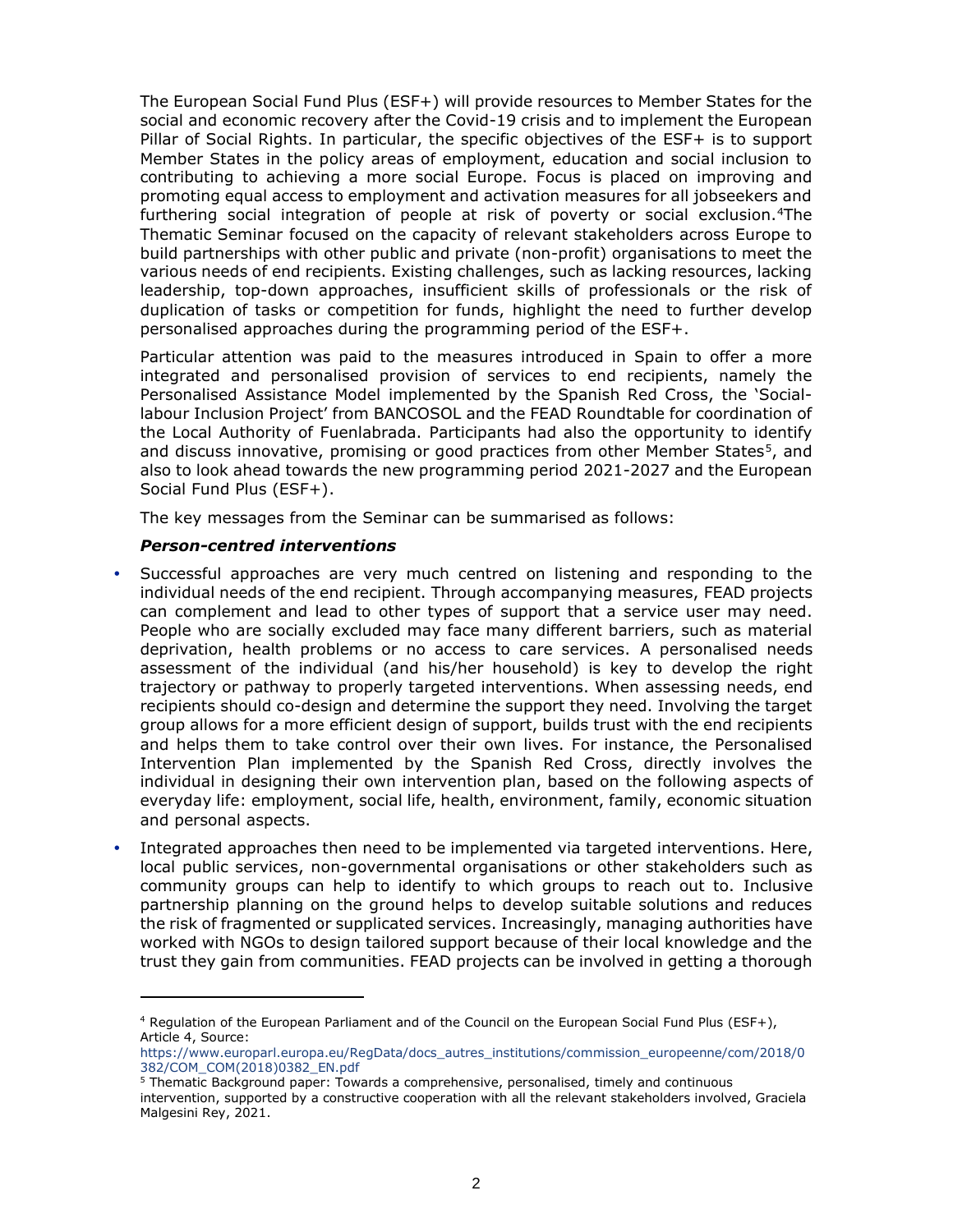and deep understanding of the recipients and the challenges they face in order to design and implement appropriate and well-targeted intervention policies. For example, in Sweden FEAD projects made it possible for the organisation Rescue Mission and the city of Gothenburg to cooperate and network. This facilitated a jointly and coordinated response which allowed for flexibility and adaptation needed to identify and reach the target group (homeless people).

#### *Designing and providing successful integrated approaches*

- In order to be successful, approaches and activities must be flexible, comprehensive and applied over a continuous period of time. Poverty and social exclusion have multidimensional aspects, which also change over the life course. So far, many FEADfunded projects have focused on addressing material assistance to the most deprived, for example distributing food or clothing to help people take their first steps out of poverty and social exclusion by addressing their most basic needs. However, in the next funding period, the ESF+ offers the possibility to strengthen accompanying measures that address wider aspects, such as social and health support, in order to promote social inclusion. The ESF+ also provides a broader framework to better integrate accompanying support measures, including through referrals and advice on the relevant public services and other ESF+ projects in view of the social and, where possible, employment integration of end recipients.
- Particular attention was also devoted to One-Stop-Shops as an example of a userfocused approach where assessment and services are offered to end recipients under one single roof. In Malta, for example, the 'LEAP Centres' offer multiple services, including the provision of information, professional advice, support on housing, education and other services in collaboration with major stakeholders (such as the Water and Energy Agency, Malta Enterprise, Education and Employment institutions, the Social Security Department, the Housing Authority, the national Literacy Agency). On the other hand, One-Stop-Shops need to be combined with outreach measures in order to provide adequate and appropriate support, in particular, in terms of reaching out to the most vulnerable groups. The ESF-funded LEAP project, which is now mainstreamed into a new fully nationally funded Agency, reaches out to the most deprived through FEAD projects: "the food package is the first contact, the follow-up (the accompanying measures) is what greatly matters". For accompanying measures to be effective and better targeted, it is essential to put in place a system of profiling (i.e. "knowing clients as much as possible") that can help to identify the actual causes of poverty to be tackled at individual level.
- Furthermore, successful social inclusion policies and programmes require a long-term planning as they are dealing with very vulnerable groups, for which sufficient and reliable funding is needed. In this regard, a multiannual framework, providing the correct background for these policies and programmes, is crucial.

#### *Social inclusion and activation require the collaboration of multiple stakeholders*

 All stakeholders concerned must have a shared commitment, be transparent and share relevant information. In order to ensure a beneficial cooperation that can lead to productive activities, it is fundamental to have inclusive partnerships supported by regular communication and meetings. For example, the FEAD roundtable set up by the Local Authority of Fuenlabrada in Spain offers a coordination space with quarterly meetings between social services and the FEAD distribution organisations. Stakeholders need to be involved from the start, have clear roles and responsibilities to carry out their tasks in a complementary and harmonising manner. Partnerships could also be built on an informal basis as this can increase trust and promote cooperation at different levels and areas. A main challenge for partners to overcome